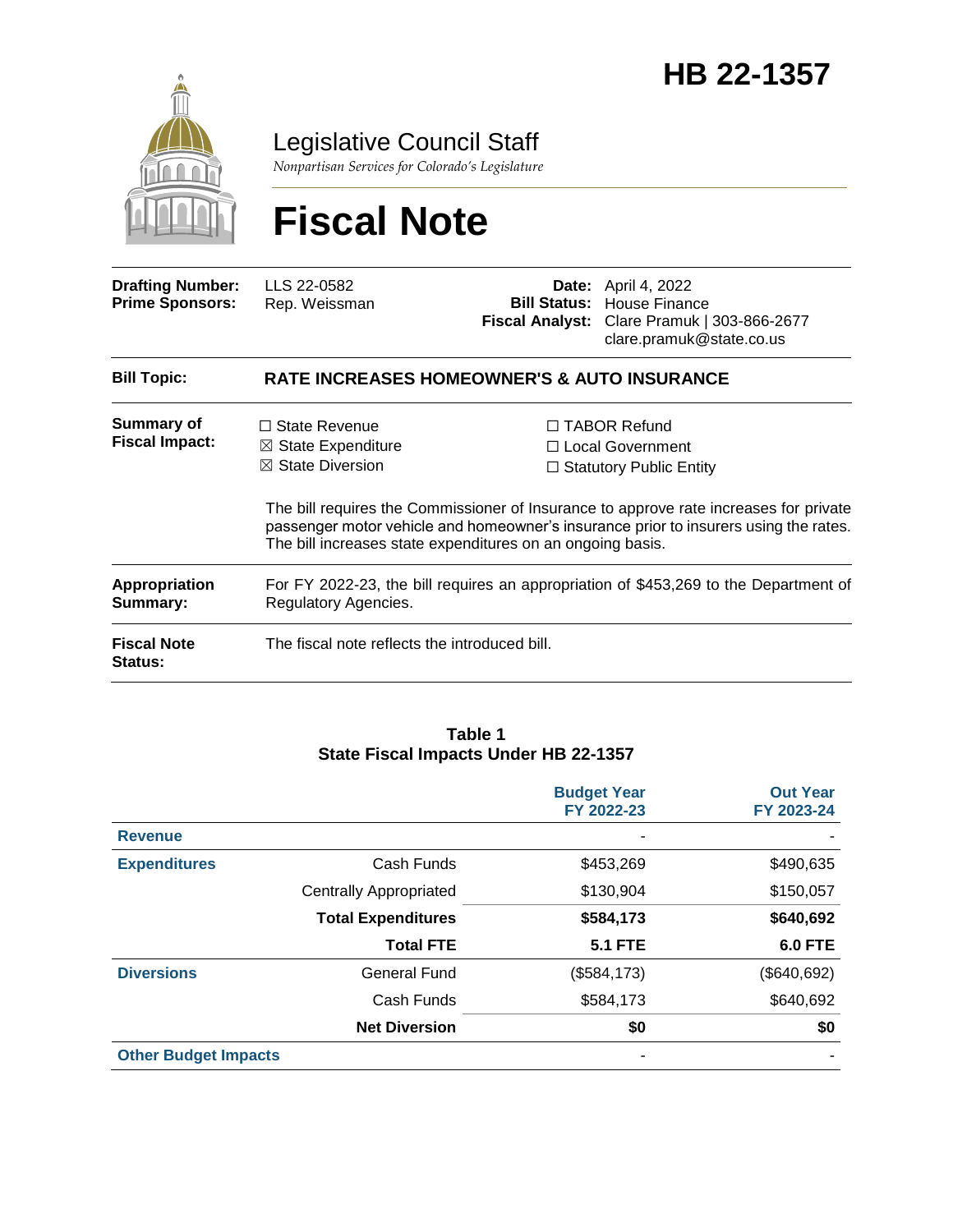# Page 2<br>April 4, 2022 **HB** 22-1357

### **Summary of Legislation**

Under current law, private passenger motor vehicle (auto) insurance and homeowner's insurance are Type II categories of insurance, meaning that insurers file their rates with the Commissioner of Insurance and use the rates immediately. The commissioner may review the rates after they are in effect and request changes going forward. This bill reclassifies both auto and homeowner's insurance as Type I insurance only when the insurer is filing for a rate increase. Insurers will be required to file rate increases, including rate filings in which existing products are discontinued along with an offer of a new product, and wait for the commissioner to review and approve or disapprove the rate filing. The commissioner has 60 days to complete this review. If the commissioner has not taken action in 60 days, the filing is deemed approved.

The bill adds the following standards to be considered when evaluating rates:

- rates for auto insurance are presumed excessive if the loss ratio is less than 75 percent; and
- rates for homeowner's insurance are presumed excessive if the loss ratio is less than 80 percent.

If the commissioner determines that rates are excessive and disapproves a rate filing, the insurer may rebut this presumption at a public hearing.

#### **Background**

The Division of Insurance currently receives approximately 375 file-and-use auto insurance filings and 275 file-and-use homeowner's insurance filings annually.

### **State Diversions**

This bill diverts \$584,173 from the General Fund in FY 2022-23 and \$640,692 in FY 2023-24 to the Division of Insurance Cash Fund. This revenue diversion occurs because the bill increases costs in the Division of Insurance in the Department of Regulatory Agencies (DORA), which is funded with premium tax revenue that would otherwise be credited to the General Fund.

#### **State Expenditures**

The bill increases state expenditures in the Division of Insurance in DORA by \$584,173 in FY 2022-23 and \$640,692 in FY 2023-24 from the Division of Insurance Cash Fund. Expenditures are shown in Table 2 and detailed below.

**Division of Insurance.** The bill will increase expenditures for the division to process the filings subject to the bill within a 60-day deadline. Division staff will increase by 6.0 FTE, including 3.0 FTE rate and financial analysts and 3.0 FTE actuaries. To implement the bill, the Property and Casualty Rates and Forms section and the Actuarial Services section will reconfigure their workflows to prioritize filings that include a rate increase and perform the detailed rate analysis required to evaluate the filing within the 60-day timeframe. Staff will also draft new regulations and bulletins and participate in hearings. Standard operating and capital outlay costs are included, and staff are pro-rated for a September 1, 2022, start date.